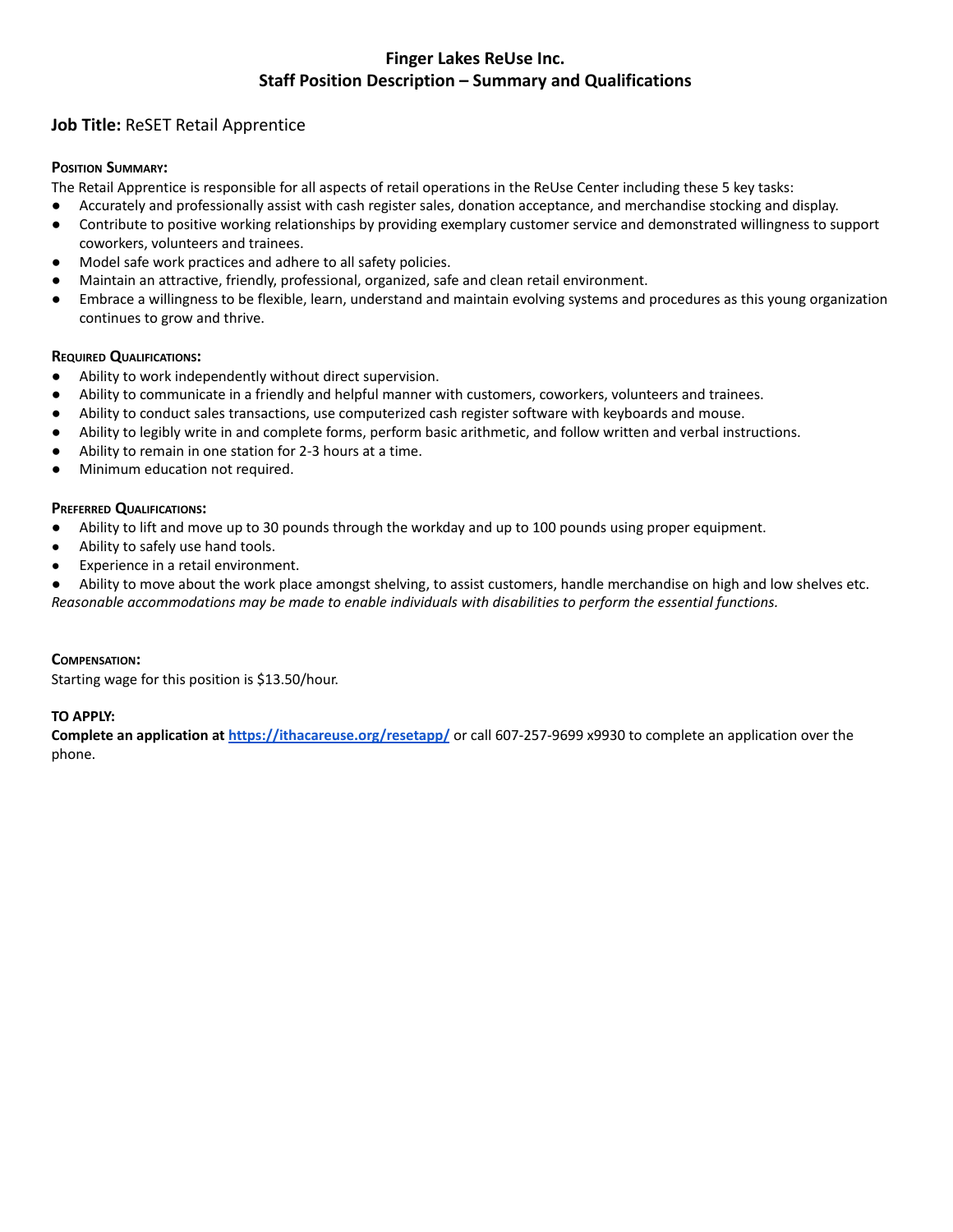# **Finger Lakes ReUse Inc. Staff Position Description – Responsibilities and Essential Functions**

*This job description is subject to change at any time*

| <b>Job Title: Retail Apprentice</b>                                                                                                                                                                                                                                                                                                                                                                                                                                                                                                                                                                                                                                                                                                                                                                                                                                                                                  | <b>Reports to: Training Center Coordinator</b> |                                    |
|----------------------------------------------------------------------------------------------------------------------------------------------------------------------------------------------------------------------------------------------------------------------------------------------------------------------------------------------------------------------------------------------------------------------------------------------------------------------------------------------------------------------------------------------------------------------------------------------------------------------------------------------------------------------------------------------------------------------------------------------------------------------------------------------------------------------------------------------------------------------------------------------------------------------|------------------------------------------------|------------------------------------|
| Applies<br><b>ReUse Center Responsibilities</b>                                                                                                                                                                                                                                                                                                                                                                                                                                                                                                                                                                                                                                                                                                                                                                                                                                                                      |                                                |                                    |
| Learn, understand, and maintain evolving systems and procedures for a friendly, professional, safe,<br>$\bullet$<br>and clean store environment.<br>Assist customers with loading and unloading of materials when necessary and if within physical ability<br>$\bullet$<br>Model safe work practices and adhere to all safety policies, using proper personal protective equipment<br>$\bullet$<br>as required and reporting unsafe working conditions to supervisor.<br>Participate in regular staff meetings and maintain knowledge of all programs.<br>$\bullet$<br>Adhere to the set schedule to ensure proper coverage and staffing, providing proper notice for time off<br>$\bullet$<br>and finding coverage for last minute absences.<br>Contribute to positive working relationships by providing exemplary customer service and willingness to<br>$\bullet$<br>support coworkers, volunteers and trainees. |                                                | to all<br><b>Duties</b>            |
| <b>Retail Responsibilities</b>                                                                                                                                                                                                                                                                                                                                                                                                                                                                                                                                                                                                                                                                                                                                                                                                                                                                                       |                                                | 50%                                |
| Accurately and professionally assist with cash register sales, stocking and merchandising.<br>$\bullet$<br>Close and/or open store, dependent upon shift. Count and secure money and secure store.<br>$\bullet$<br>Maintain an attractive, organized, safe and clean retail environment.<br>$\bullet$<br>Assist customers with navigating the website and filling out electronic forms.<br>$\bullet$<br>Related duties as assigned.<br><b>Donations Intake Responsibilities</b><br>Accurately and professionally receive donations, following proper procedures and screening donations<br>$\bullet$<br>according to organization guidelines.                                                                                                                                                                                                                                                                        |                                                | 50%                                |
| • Receive computers brought in for service and assist with checking out serviced computers, following<br>proper procedures.<br>_Maintain an attractive, organized, safe and clean donations intake environment.<br>• Related duties as assigned.                                                                                                                                                                                                                                                                                                                                                                                                                                                                                                                                                                                                                                                                     |                                                |                                    |
| <b>Relational Skills</b>                                                                                                                                                                                                                                                                                                                                                                                                                                                                                                                                                                                                                                                                                                                                                                                                                                                                                             |                                                |                                    |
| Deliver excellent customer and donor service and support. Answer customer questions and respond to<br>$\bullet$<br>phone queries promptly and courteously.<br>Support FLR staff by communicating effectively, offering assistance and providing great teamwork.<br>$\bullet$<br>Ensure program outreach to diverse audiences, appreciate and embrace diversity in all interactions with<br>$\bullet$<br>program participants, staff, volunteers and the public.<br>Demonstrate commitment to and practice of the mission of Finger Lakes ReUse.<br>$\bullet$                                                                                                                                                                                                                                                                                                                                                         |                                                | Applies<br>to all<br><b>Duties</b> |